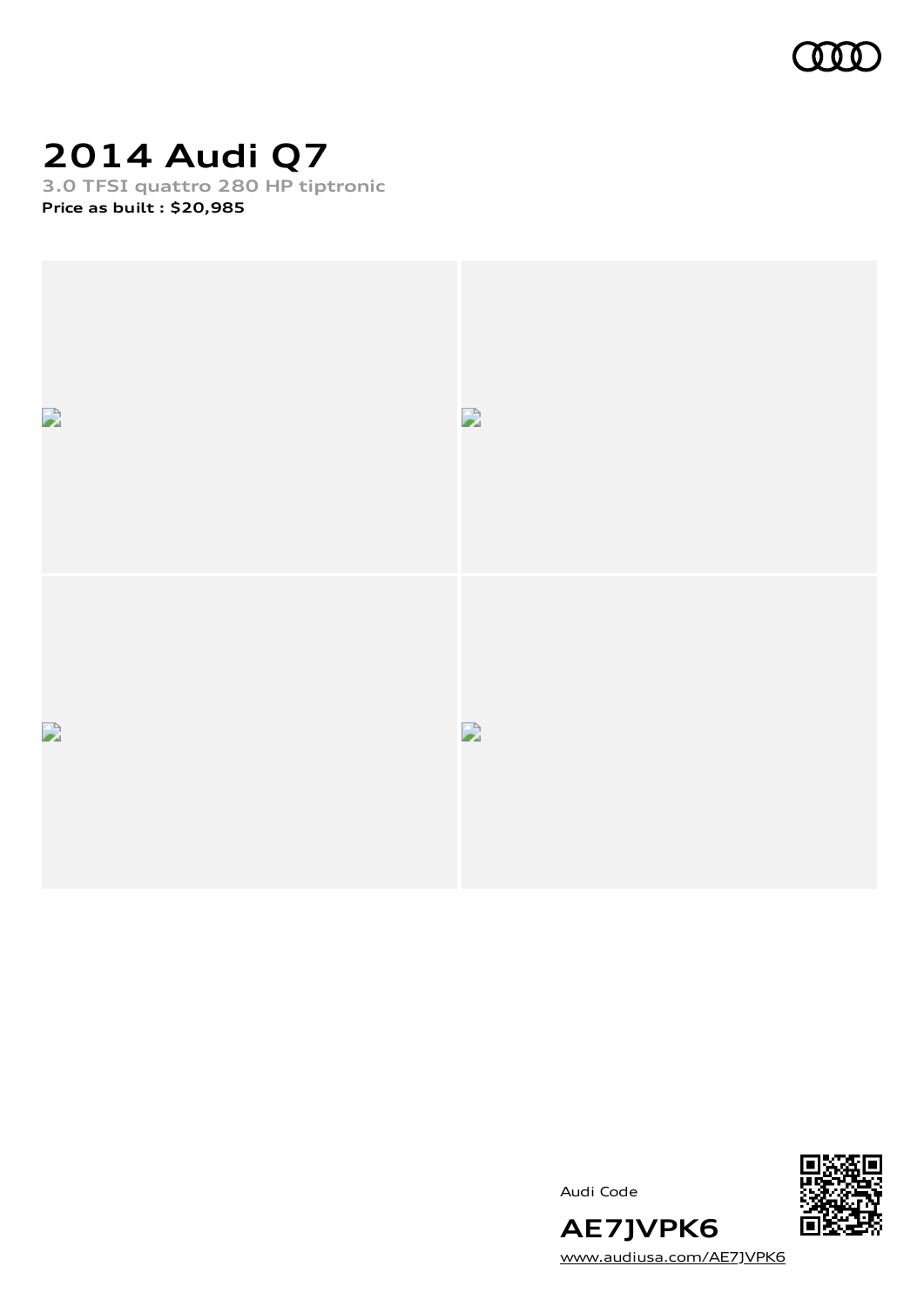## **Summary**

### **Audi 2014 Audi Q7** 3.0 TFSI quattro 280 HP tiptronic

**Price as buil[t](#page-10-0)** \$20,985

### **Exterior colour**

Carrara White

### $\overline{\phantom{a}}$

#### **Further Information**

Type of vehicle Used car Mileage 82,495 miles No

**Warranty**

### **Interior colour**

### **Technical Specifications**

Engine type Six-cylinder

Displacement/Bore and 2,995/84.5 x 89.0 cc/mm stroke Top track speed 130 mph mph

Acceleration (0 - 60 mph) 7.7 sec. seconds

### **Audi Code** AE7JVPK6

**Your configuration on www.audiusa.com**

[www.audiusa.com/AE7JVPK6](https://www.audiusa.com/AE7JVPK6)

**Commission number** 6be061e20a0e09b05160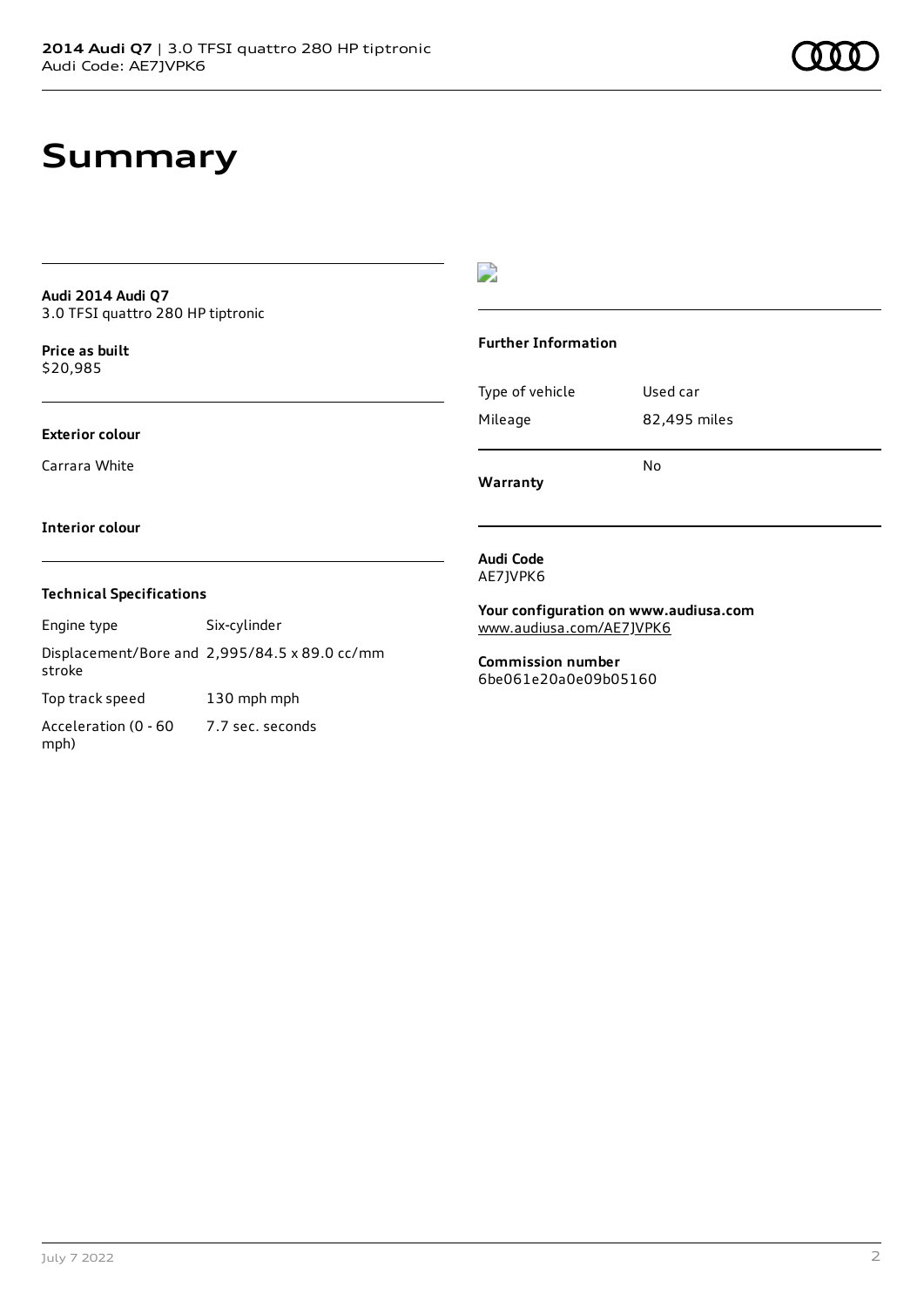# **Equipment**

Carrara White

Audi advanced key (keyless access)

Power–folding, power–adjustable, auto–dimming, heated side mirrors with memory

275/45 R20 all-season tires

20" 10-spoke V design wheels with 275/45 all-season tires

Chrome trim applied to bumpers, side sills, and door handles

Panoramic sunroof with deep tint

Four-zone automatic climate control

Electrically adjustable tilt / teles. Steering column

Manual rear sunshades in rear doors and in the tailgate







**(1/2)**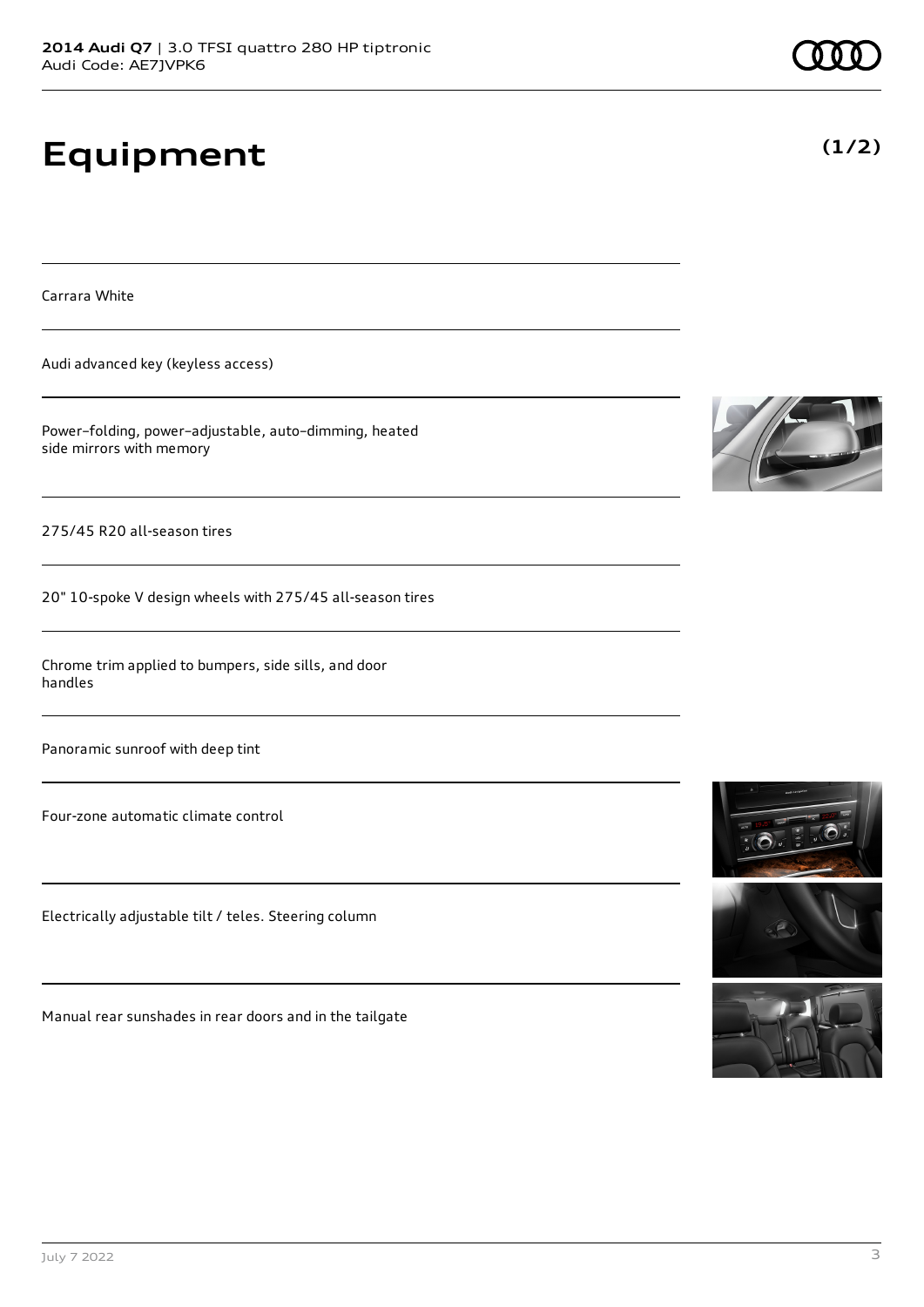# **Equipment**

DVD player

Parking system plus (includes front/rear sensors)

Rear view camera

BOSE® Surround Sound with 14 speakers and AudioPilot® noise-compensation

Color driver information system

HD Radio™ Technology

Voice control system

Audi side assist

Audi connect®









**(2/2)**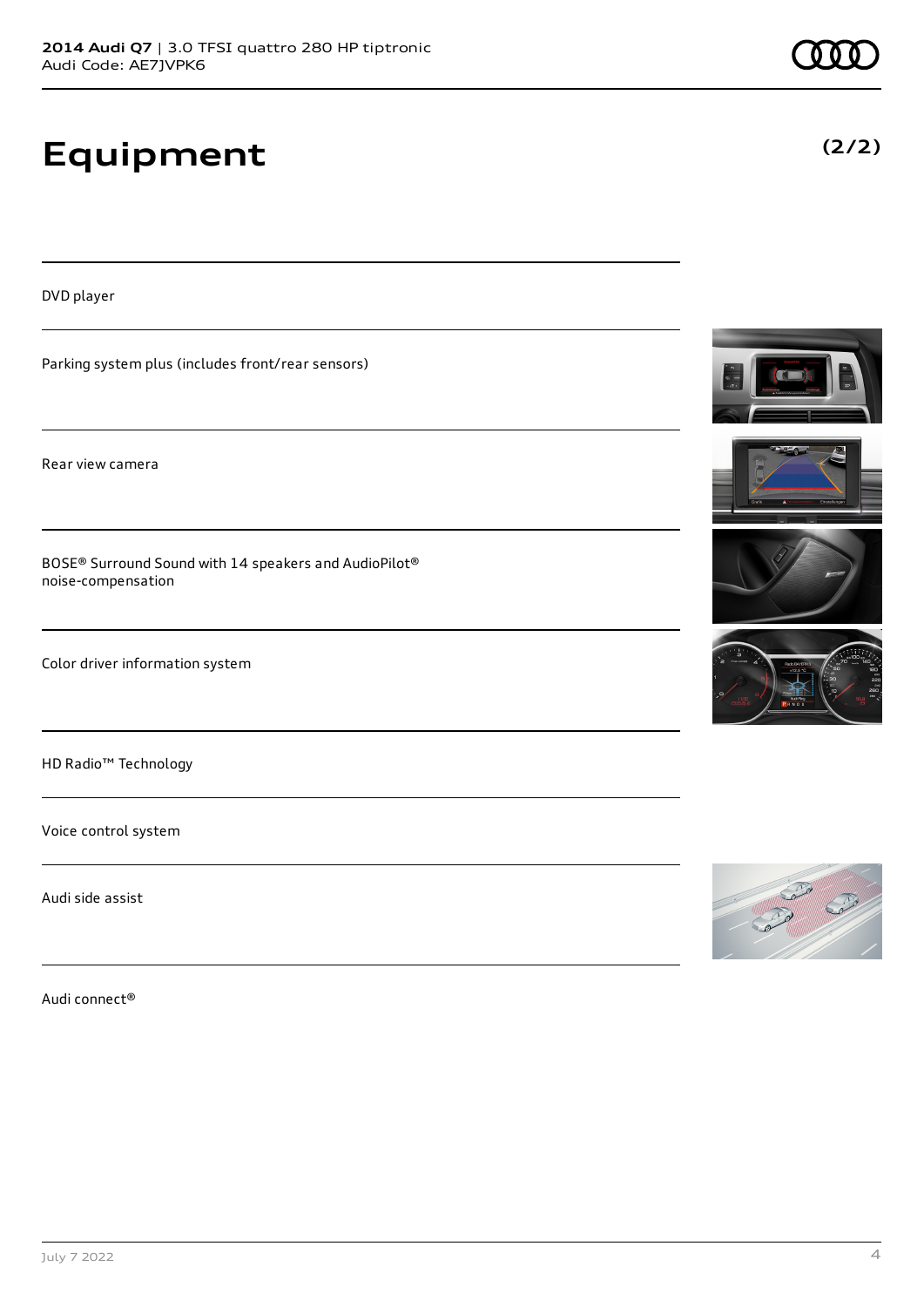## **Standard features**

### **Safety and Security**

| 4UB             | Driver and front passenger dual-stage<br>airbags, thorax side airbags and Sideguard®<br>head curtain airbags |
|-----------------|--------------------------------------------------------------------------------------------------------------|
| 8T1             | Cruise control with coast, resume and<br>accelerate features                                                 |
| 4H <sub>5</sub> | Power child-safety window and rear door<br>locks                                                             |
| QZ0             | Tilt and telescopic manually adjustable<br>steering column                                                   |
| 7K6             | Tire-pressure monitoring system                                                                              |
| 4X3             | Head airbag system                                                                                           |
| 8N6             | Windshield wipers with four-position<br>adjustable rain sensor rate                                          |
| 3B7             | Lower Anchorage and Tethers for Children<br>(LATCH) in rear seats                                            |

### **Exterior**

| 0PO             | Dual exhaust outlets                                                                     |
|-----------------|------------------------------------------------------------------------------------------|
| 1D <sub>8</sub> | Provision for towing bracket                                                             |
| 1S1             | Tool kit in storage compartment in trunk                                                 |
| 1 <sub>BW</sub> | Comfort suspension                                                                       |
| 3S1             | Aluminum roof rails                                                                      |
| 8EH             | Bi-functional headlight with gas discharge<br>lamp, for driving on the right (US design) |
| 803             | Audi automatic headlamp leveling                                                         |
| 4KF             | Privacy glass                                                                            |
| 47B             | Brushed aluminum trim on roof rails and<br>around side windows                           |

#### **Interior**

| QE1             | Storage package                                                                              |
|-----------------|----------------------------------------------------------------------------------------------|
| 7M <sub>0</sub> | Plastic scuff plates in door apertures                                                       |
| 6N)             | Standard Headlining                                                                          |
| 4L7             | Auto-dimming interior mirror w/ compass                                                      |
| 001             | Additional interior and exterior lighting                                                    |
| 2ZQ             | Four-spoke multifunction steering wheel                                                      |
| 6E6             | Folding front center armrest with adjustable<br>height, dual cupholders, and storage         |
| 7F9             | Leather shift knob                                                                           |
| 4E9             | Power trunk open/close and hands-free<br>release                                             |
| 5XL             | Dual front sun visors with lighted vanity<br>mirrors                                         |
| 5KL             | Sliding 40/20/40 split folding rear<br>seatbacks with pass-through and adjustable<br>recline |
| 7HA             | Without leather scope                                                                        |
| N1F             | leather seating surfaces                                                                     |
| 4A3             | <b>Heated front seats</b>                                                                    |
| 5TS             | Dark Brown Walnut Wood inlay                                                                 |

### **Infotainment and Driver Assistance**

| UF7 | Audi music interface with iPod® integration |
|-----|---------------------------------------------|
|-----|---------------------------------------------|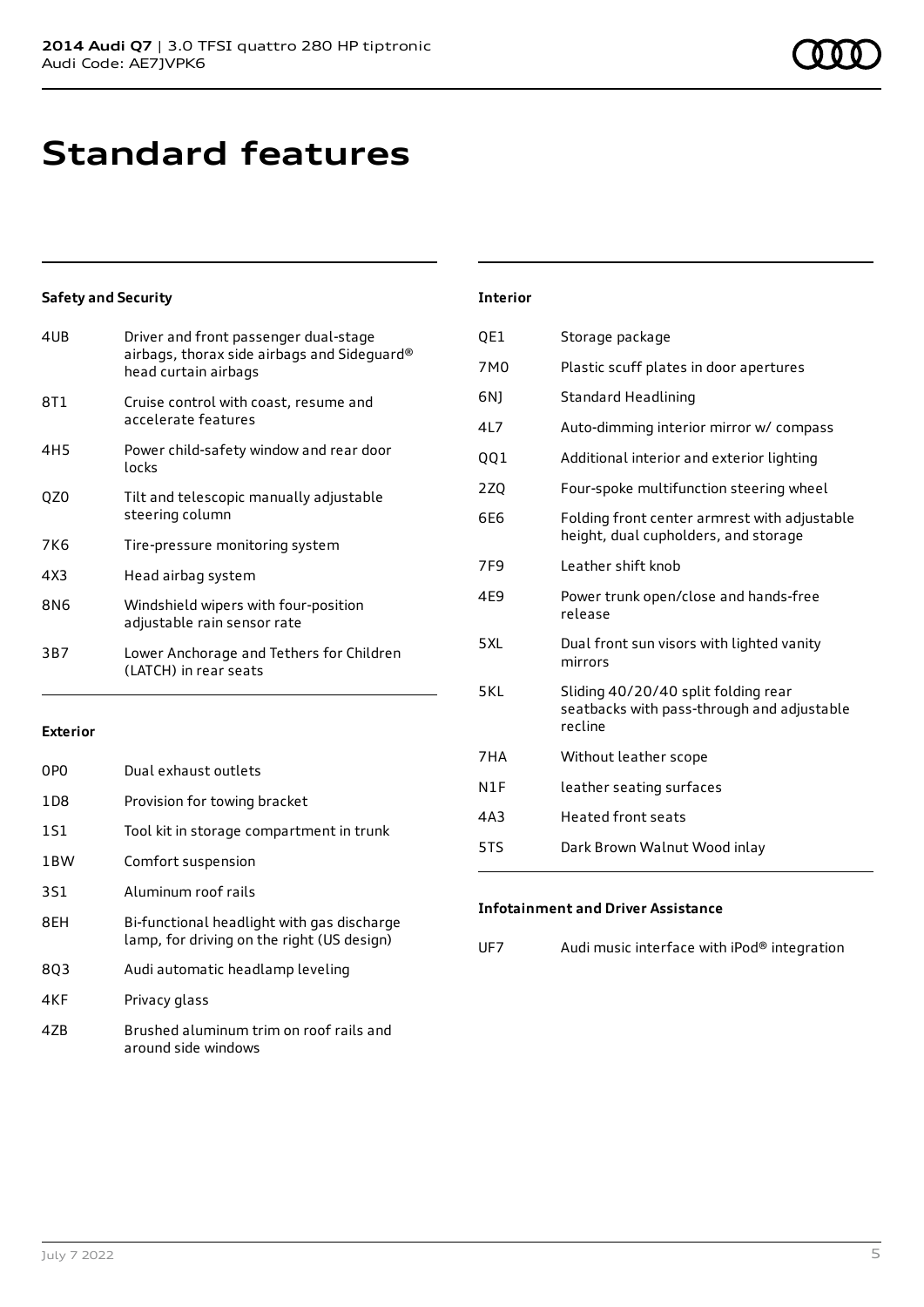# **Dealer remarks**

\*\*\*JUST LISTED\*\*\*, 20" Style Package, 3-Panel Panorama Sunroof, 4-Zone Climate Control, 9.0J x 20" 10-Spoke-V-Design Wheels, Audi Advanced Key, Audi Connect w/Online Services, Auto-Dimming Power-Folding Exterior Mirrors, Electrically Adjustable Steering Column, Front & Rear Acoustic Parking Sensors, HD Radio, Manual Window Shades For Rear Doors & Tailgate, Memory for Driver's Seat & Mirror Adjustments, Premium Plus Package, Radio: Audi MMI Navigation Plus, Rearview Parking Camera, Warm Weather Package. 2014 Audi Odometer is 24508 miles below market average! Q7 3.0T Premium Carrara White 8-Speed Automatic with Tiptronic

In addition to our amazing inventory, we're a proud part of the Butler Auto Group family, which provides us with access to an over 3,000 vehicle network! In other words, if we don't have it, we can get it for you!

Butler Auto Group has a long-standing history, first opening the doors over 50 years ago! As weâ€<sup>™</sup>ve grown, we've remained true to our roots and exuded family values in every interaction with customers and the community alike. We look forward to welcoming you to the Butler Auto Group family!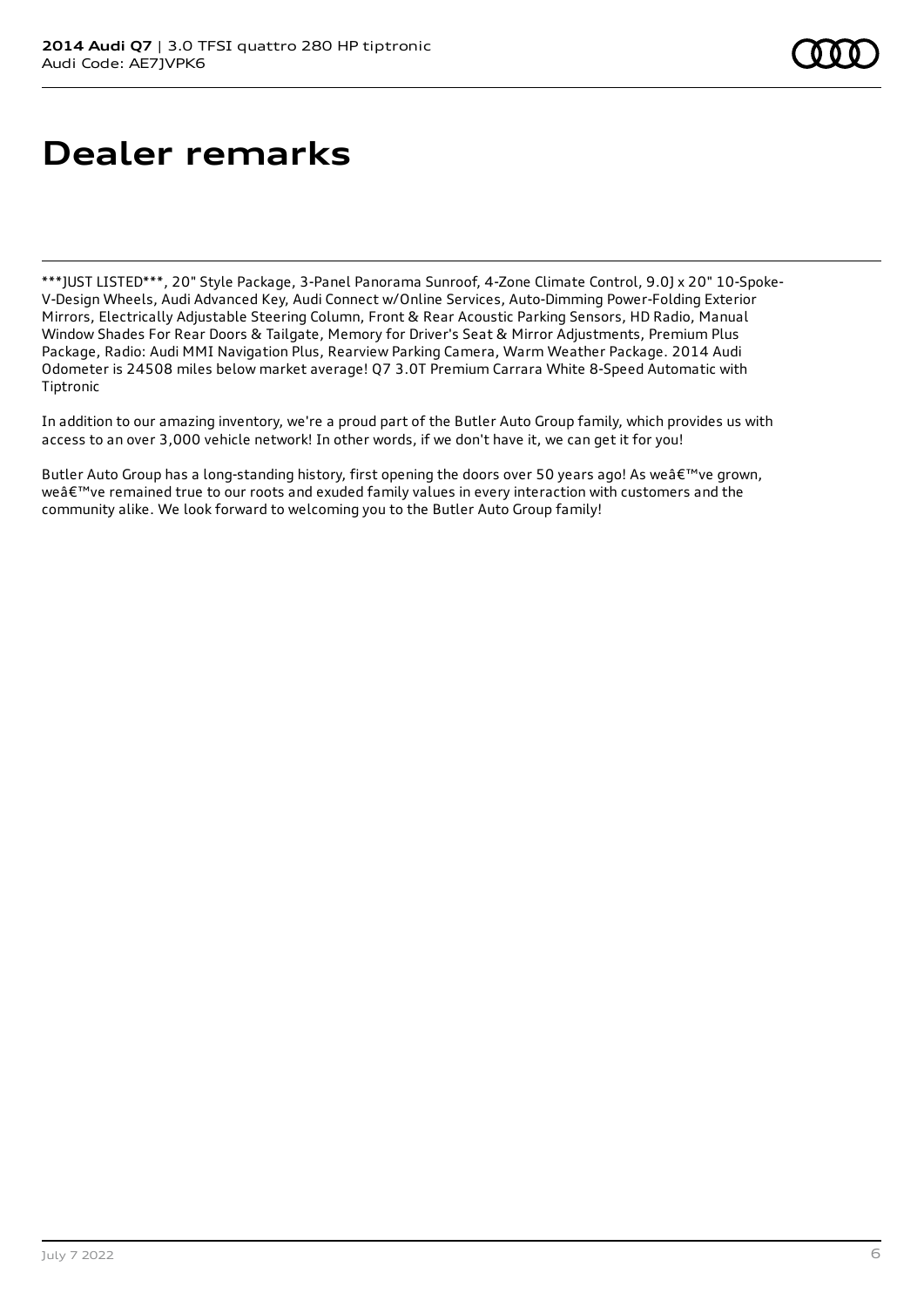## **Technical Specifications**

### **Engineering | Performance**

| Engine type                                     | Six-cylinder                                  |
|-------------------------------------------------|-----------------------------------------------|
| Acceleration (0 - 60 - 7.7 sec. seconds<br>mph) |                                               |
| Engine block                                    | Aluminum alloy                                |
| Induction/fuel injection Supercharged/TFSI®     |                                               |
| Cylinder head                                   | Aluminum alloy                                |
| Max. output ps/hp                               | 280 @ 4,920-6,500 @ rpm                       |
| Towing capacity                                 | 5,500 / 6,600 with Towing Package<br>lb       |
| stroke                                          | Displacement/Bore and 2,995/84.5 x 89.0 cc/mm |
| Top track speed                                 | 130 mph mph                                   |
| Valvetrain                                      | 24-Valve DOHC                                 |
|                                                 |                                               |

### **Electrical system**

| Alternator | 14 Volts - 190 amp |
|------------|--------------------|
| Battery    | 12 Volts - 80 amp  |

| Gear ratios: 8th         | 0.686 |
|--------------------------|-------|
| Gear ratios: 6th         | 1.000 |
| Gear ratios: Final Drive | 3 700 |
| Gear ratios: 7th         | 0.816 |
| Gear ratios: 4th         | 1.437 |
| Gear ratios: 5th         | 1.217 |
| Gear ratios: 2nd         | 2.840 |
| Gear ratios: 3rd         | 1,864 |
| Gear ratios: Reverse     | 3.825 |
| Gear ratios: 1st         | 4.845 |
|                          |       |

**Transmission | Drivetrain**

### **Steering**

| Steering type                             | Audi servotronic <sup>®</sup> power steering<br>system |
|-------------------------------------------|--------------------------------------------------------|
| Turning diameter, curb-39.4 ft<br>to-curb |                                                        |
| Steering ratio                            | 16.5:1                                                 |

### **Suspension**

| Front axle | Double-wishbone front suspension |
|------------|----------------------------------|
| Rear axle  | Four-link rear suspension        |

### **Brakes**

| Front brakes | 13.8 (ventilated disc) in |
|--------------|---------------------------|
| Rear brakes  | 13.0 (ventilated disc) in |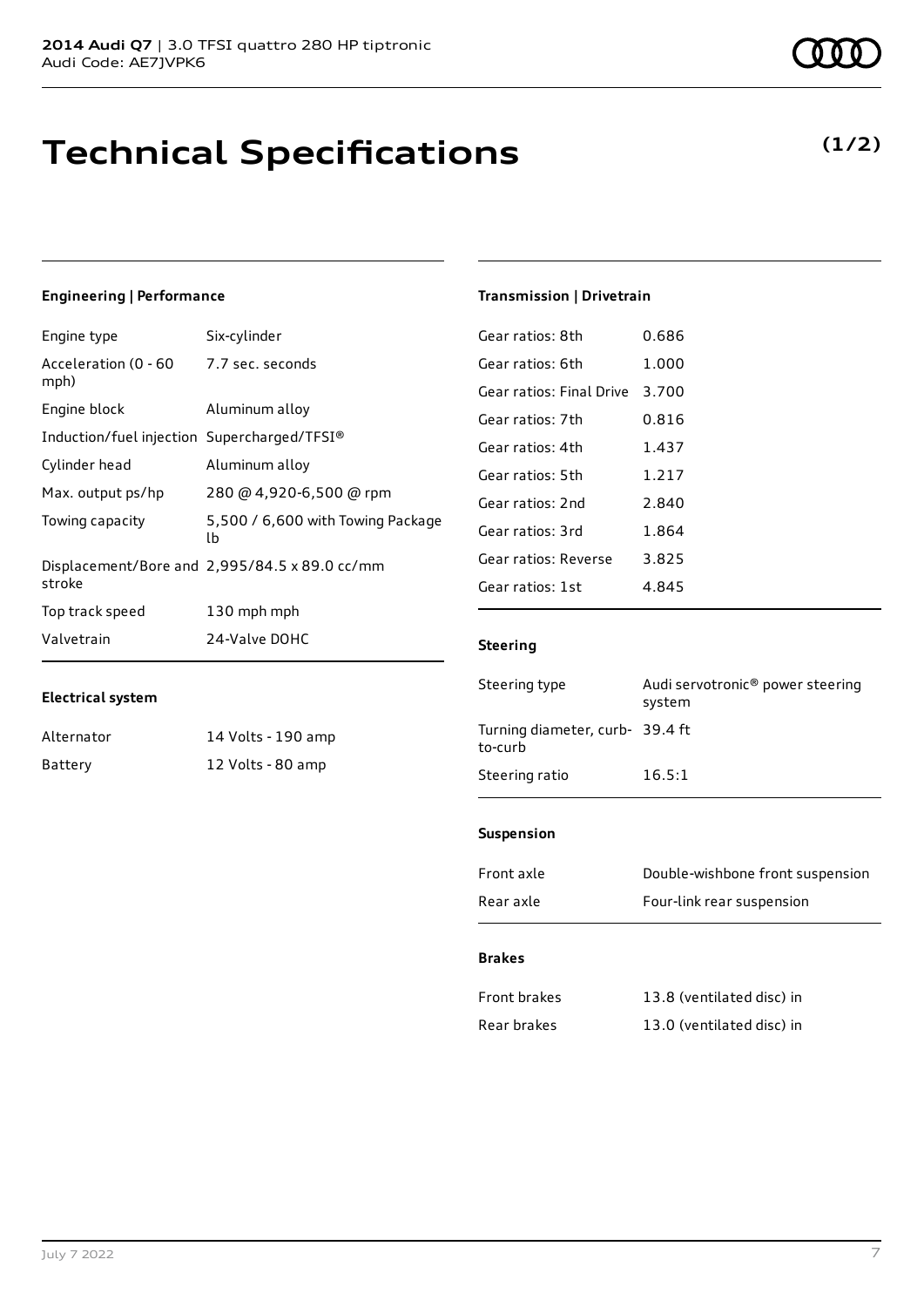## **Technical Specifications**

### **Body**

| Material | Fully galvanized steel unibody with |
|----------|-------------------------------------|
|          | aluminum hood, front fenders,       |
|          | tailgate and multistep anti-        |
|          | corrosion protection                |
|          |                                     |

### **Warranty | Maintenance**

| Warranty    | 4-Year/50,000 mile Audi New<br>Vehicle Limited Warranty                                  |
|-------------|------------------------------------------------------------------------------------------|
| Maintenance | 12-Month/5,000 mile (whichever<br>occurs first) NO CHARGE first<br>scheduled maintenance |

#### **Exterior Measurements**

| Height                           | 68.4 in  |
|----------------------------------|----------|
| Overall width without<br>mirrors | 78.1 in  |
| Length                           | 200.3 in |
| Wheelbase                        | 118.2 in |
| Drag coefficient                 | .37 Cw   |
| Overall width with<br>mirrors    | 85.7 in  |
| Track rear                       | 66.0 in  |
| <b>Track front</b>               | 65.0 in  |
| Curb weight                      | 5,192 lb |

### **Interior measurements**

| Seating capacity                          | 7                                                                                       |
|-------------------------------------------|-----------------------------------------------------------------------------------------|
| Leg room, rear                            | 29.2 in                                                                                 |
| Shoulder room, front                      | 58.7 in                                                                                 |
| Shoulder room, middle                     | 58.1 in                                                                                 |
| Head room, front                          | 39.5 in                                                                                 |
| Head room with middle<br>sunroof          | 37.2 in                                                                                 |
| Shoulder room, rear                       | 48.6 in                                                                                 |
| Head room with front<br>sunroof           | 40.0 in                                                                                 |
| Head room with rear<br>sunroof            | 35.4 in                                                                                 |
| Leg room, middle                          | $37.1$ in                                                                               |
| Head room, rear                           | 35.6 in                                                                                 |
| Leg room, front                           | $41.3$ in                                                                               |
| Head room, middle                         | 39.0 in                                                                                 |
| Cargo volume, rear<br>seatbacks up/folded | 10.9/42.0/72.5 (behind third<br>row/behind second row/behind first<br>row) cu ft, cu ft |

**(2/2)**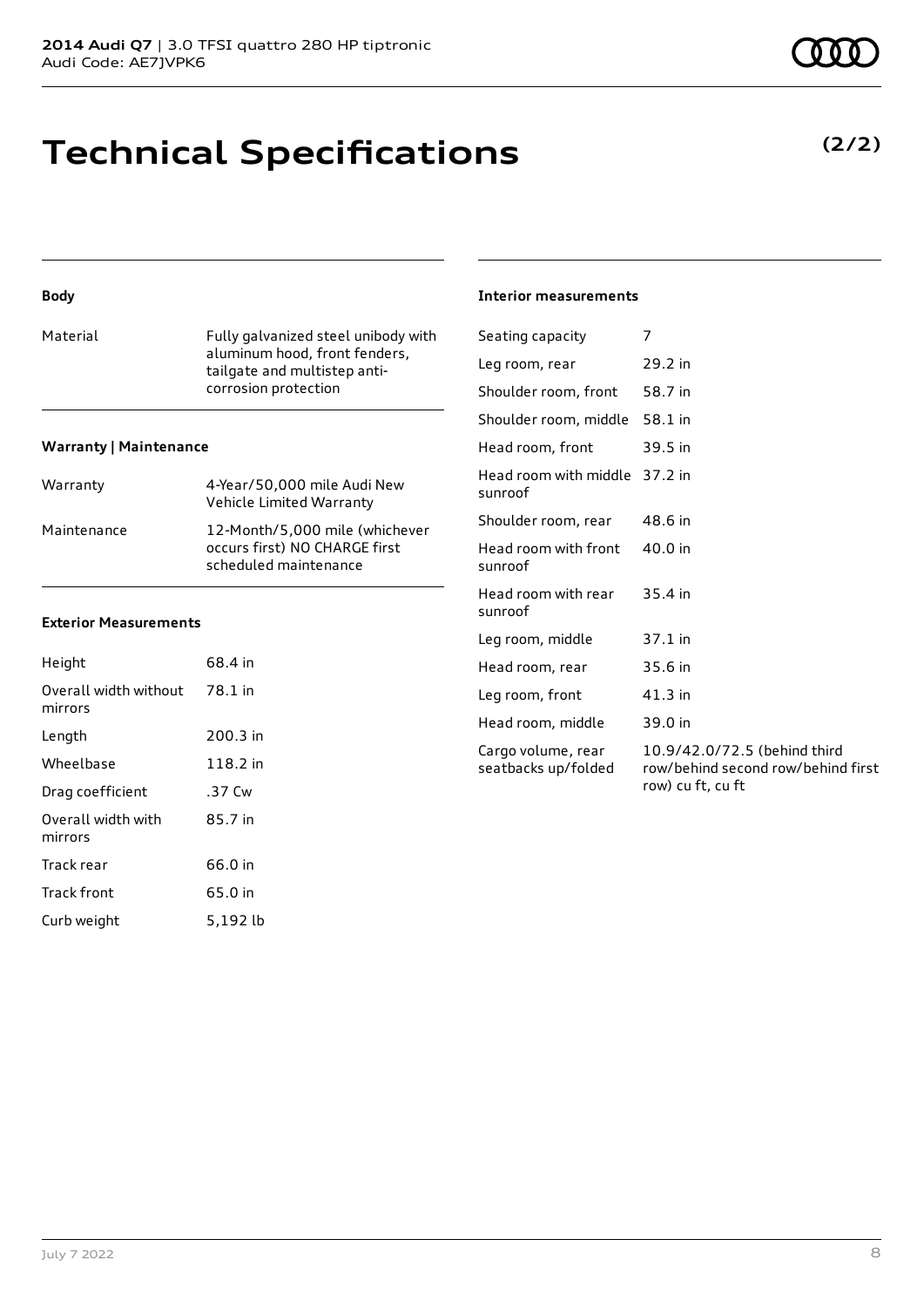### **Consumption- and emission**

**Consumption by NEDC**

combined 18 mpg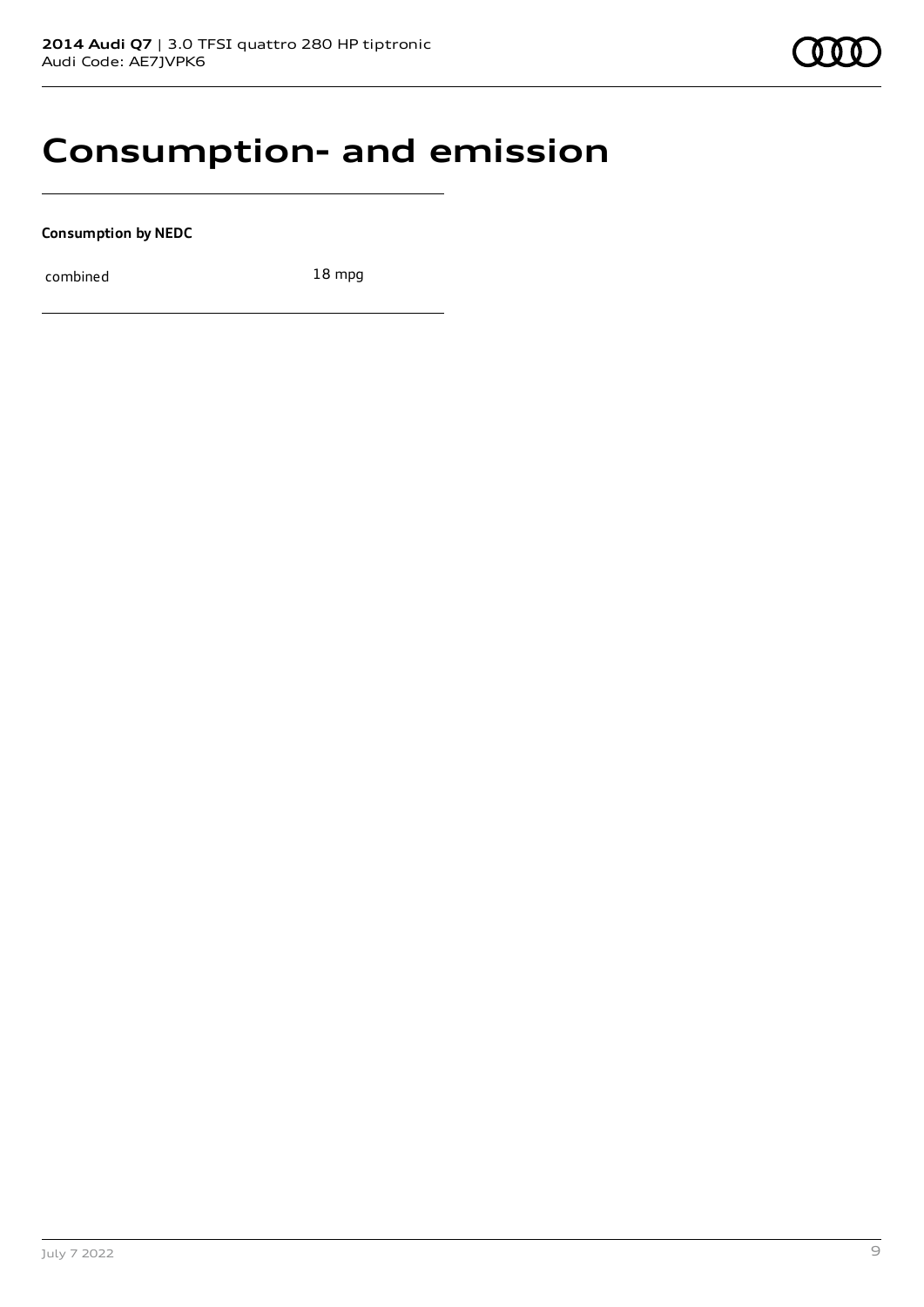

## **Contact**

Dealer **Audi South Atlanta**

4332 Jonesboro Rd 30291 Union City GA

Phone: 6787832834 FAX: 7706296905

www: [https://www.audisouthatlanta.com](https://www.audisouthatlanta.com/)